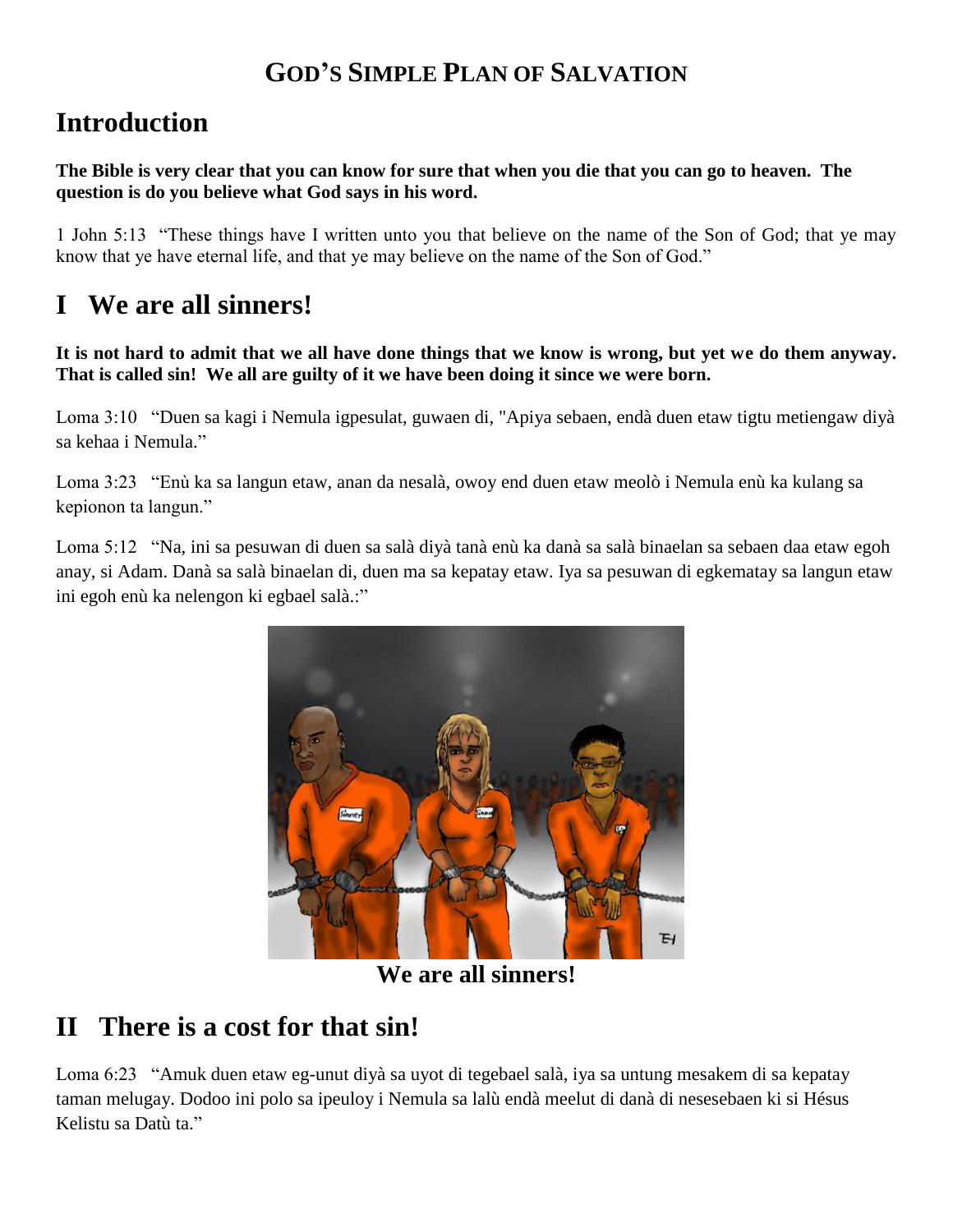Revelation 21:8 "But the fearful, and unbelieving, and the abominable, and murderers, and whoremongers, and sorcerers, and idolaters, and all liars, shall have their part in the lake which burneth with fire and brimstone: which is the second death."

Revelation 20:12-15

12 And I saw the dead, small and great, stand before God; and the books were opened: and another book was opened, which is the book of life: and the dead were judged out of those things which were written in the books, according to their works.

13 And the sea gave up the dead which were in it; and death and hell delivered up the dead which were in them: and they were judged every man according to their works.

14 And death and hell were cast into the lake of fire. This is the second death.

15 And whosoever was not found written in the book of life was cast into the lake of fire.

# **III Christ died for our sins.**

Loma 5:6 "Taa yu sa ketabang i Nemula diyà kenita. Egoh ta endà pa egpigtuu, endà mekebael ki sa mepion anì mealukan ki. Dodoo egoh di neuma sa aagdaw hinemilì i Nemula, nematay doo Kelistu i anì launen di kita i tegebael salà."

Loma 5:8 "Dodoo si Nemula, igpehaa di dé sa dakel kehidu di kenita, enù ka apiya di pa kita sa tegebael salà, nematay doo Kelistu i anì launen di kita diyà sa kepigtamay i Nemula etaw."

Loma 14:9 "For to this end Christ both died, and rose, and revived, that he might be Lord both of the dead and living."

Loma 6:23 "Amuk duen etaw eg-unut diyà sa uyot di tegebael salà, iya sa untung mesakem di sa kepatay taman melugay. Dodoo ini polo sa ipeuloy i Nemula sa lalù endà meelut di danà di nesesebaen ki si Hésus Kelistu sa Datù ta."



**Christ died for sinners!**

**IV Salvation is a free gift, not by good works. You must take God's word for it, and trust Jesus alone!**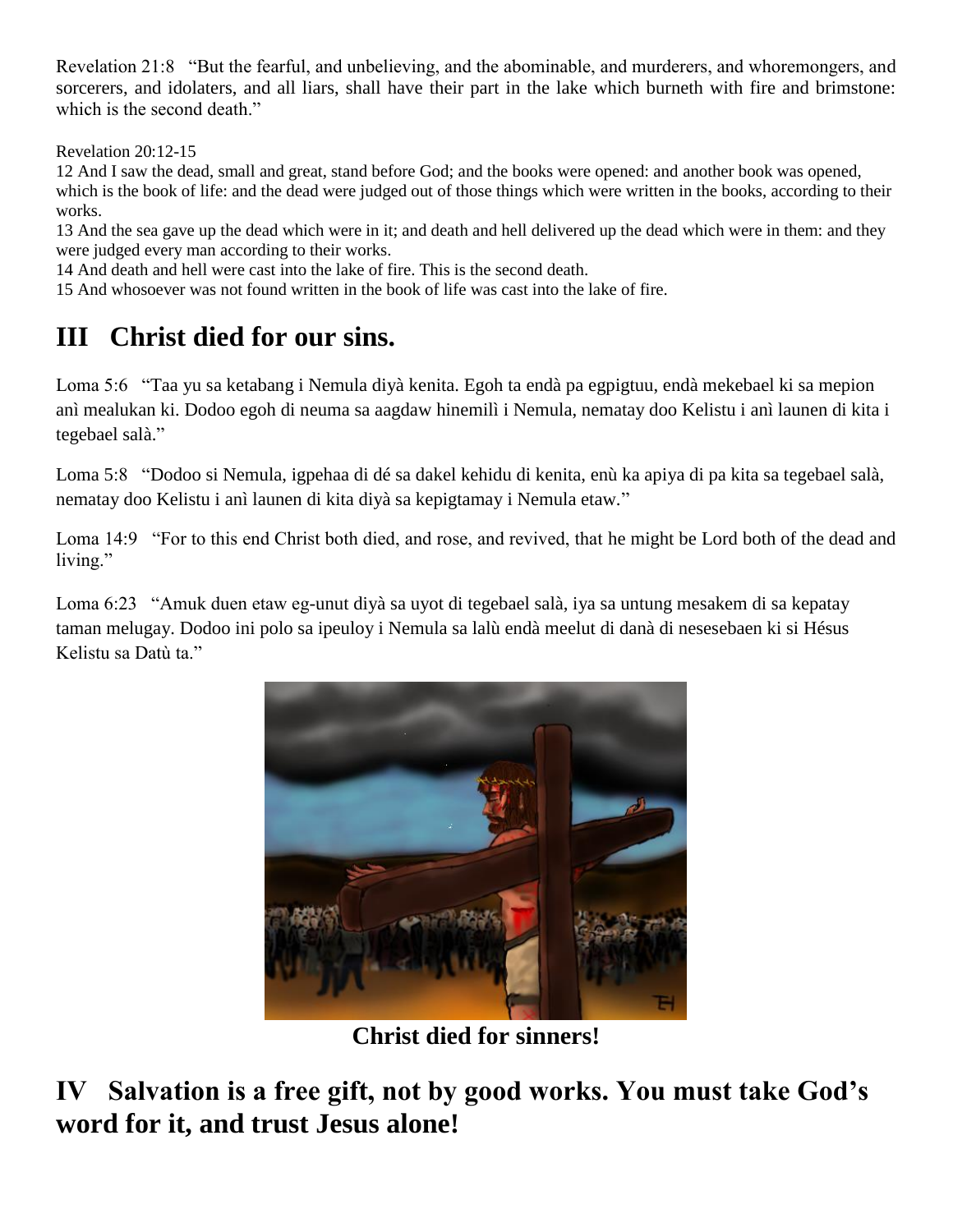Salvation is trusting and receiving Jesus Christ as your Savior. It's trusting in the fact that Jesus Christ died on the cross of Calvary to pay for your sins! It's realizing there is absolutely nothing whatsoever you can do to save yourself and *completely* trusting in Jesus Christ to save you! It's not any church that saves. It's not any baptism, not good works, not sacraments, not repenting, not praying through, not living a good life — IT'S NOT ANYTHING YOU CAN DO!

Épéso 2:8-9 "Na, danà sa mepion ketabang ipeuloy i Nemula diyà kenita, inalukan di kita egoh ta egpigtuu diyà si Kelistu. Sa kealuk di kenita beken danà daa sa egkegaga ta, dodo danà i Nemula polo egpeuloy sa ketabang di diyà kenita. Huenan di, endà mebaluy di peolòolò ki amuk nealukan ki dé."

Titus 3:5 "Not by works of righteousness which we have done, but according to his mercy he saved us, by the washing of regeneration, and renewing of the Holy Ghost;"

Acts 4:12 "Neither is there salvation in any other: for there is none other name under heaven given among men, whereby we must be saved."



# **V We must put our faith and trust in Christ in order to be saved.**

Loma 4:24 "But for us also, to whom it shall be imputed, if we believe on him that raised up Jesus our Lord from the dead;"

Loma 10:9-10, 13 "Huenan di, amuk tulonen yu diyà etaw sa egoh i Hésus sa Tigtu Datù ta, owoy amuk tigtu pigtuuwen yu ma sa egoh i Nemula mig-enaw kenagdi egoh di nematay, mealukan yu doo diyà sa kepigtamay di. For with the heart man believeth unto righteousness; and with the mouth confession is made unto salvation. Hediya ma sa kagi i Nemula igpesulat, guwaen di, "Sumalà dé sa etaw egpegeni tabang diyà si Datù, mealukan doo diyà sa kepigtamay i Nemula."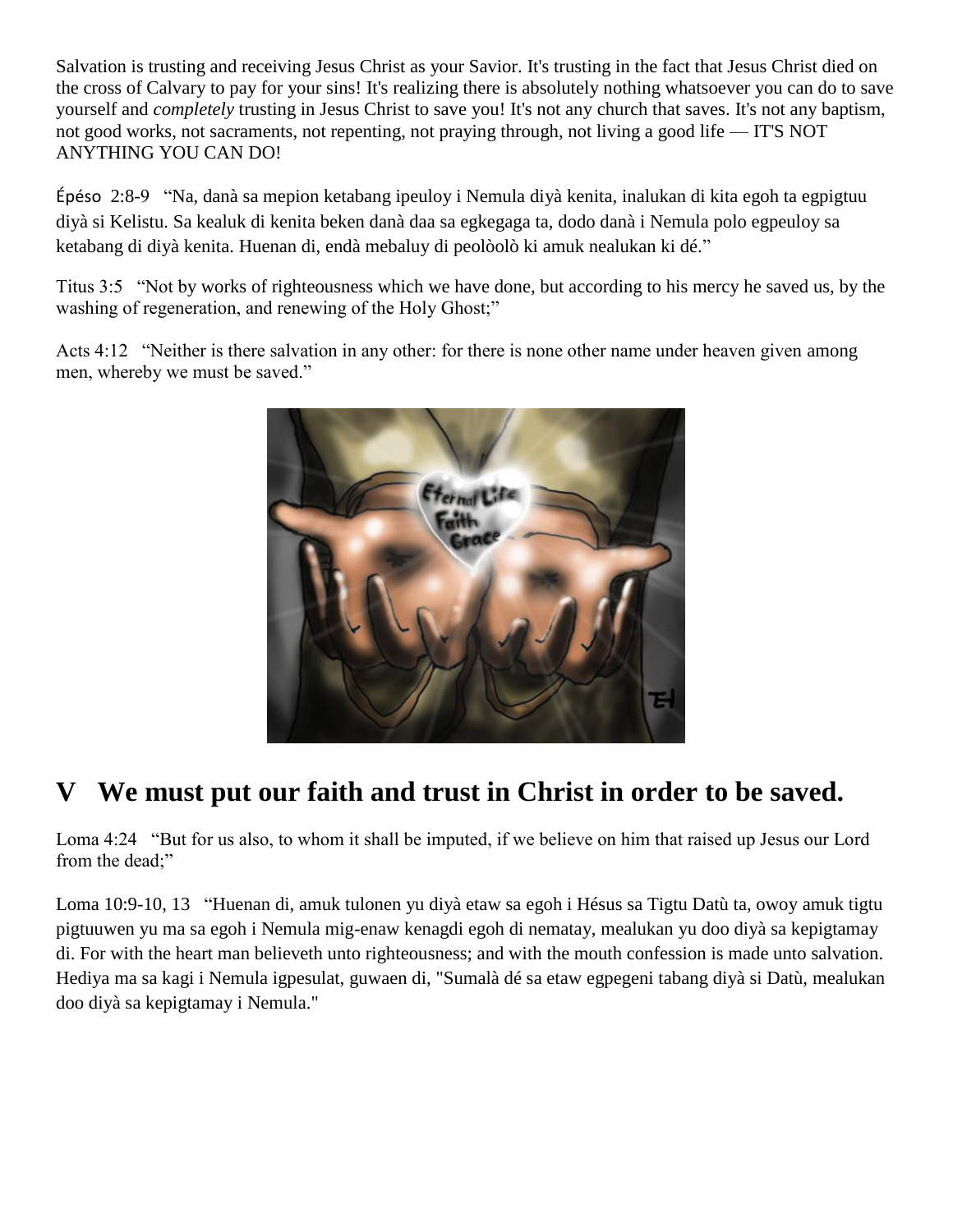

*If you want to accept Jesus Christ as your Savior and receive forgiveness from God, here is prayer you can pray. Saying this prayer or any other prayer will not save you. It is only trusting in Jesus Christ that can provide forgiveness of sins. This prayer is simply a way to express to God your faith in Him and thank Him for providing for your forgiveness.* 

**"Lord,** 

**I know that I am a sinner. I know that I deserve the consequences of my sin, which is death and hell. However, I am trusting in Jesus Christ as my Savior. I believe that His death and resurrection provided for my forgiveness. I trust in Jesus and Jesus alone as my personal Lord and Savior. Thank you Lord, for saving me and forgiving me! Amen!"**

#### **If you just prayed that prayer — according to the Word of God — YOU ARE SAVED! HALLELUJAH!**

You say, but I don't feel any different. Guess what? Your salvation does not depend on your feeling. **It ALL depends on doing what God SAID!**

God said if you receive and trust in Jesus Christ you are saved. Notice it does NOT say you "might" or "could" be saved — but "shall be saved". **YOU ARE SAVED!**

Hediya ma sa kagi i Nemula igpesulat, guwaen di, "Sumalà dé sa etaw egpegeni tabang diyà si Datù, mealukan doo diyà sa kepigtamay i Nemula." Loma 10:13

Didn't you just believe on the Lord Jesus Christ? Look at what John 3:36 says! It says you HATH EVERLASTING LIFE! Not "maybe" or "hope so" — BUT HATH — YOU ARE SAVED!

He that believeth on the Son **HATH EVERLASTING LIFE**: and he that believeth not the Son shall not see life; but the wrath of God abideth on him. John 3:36